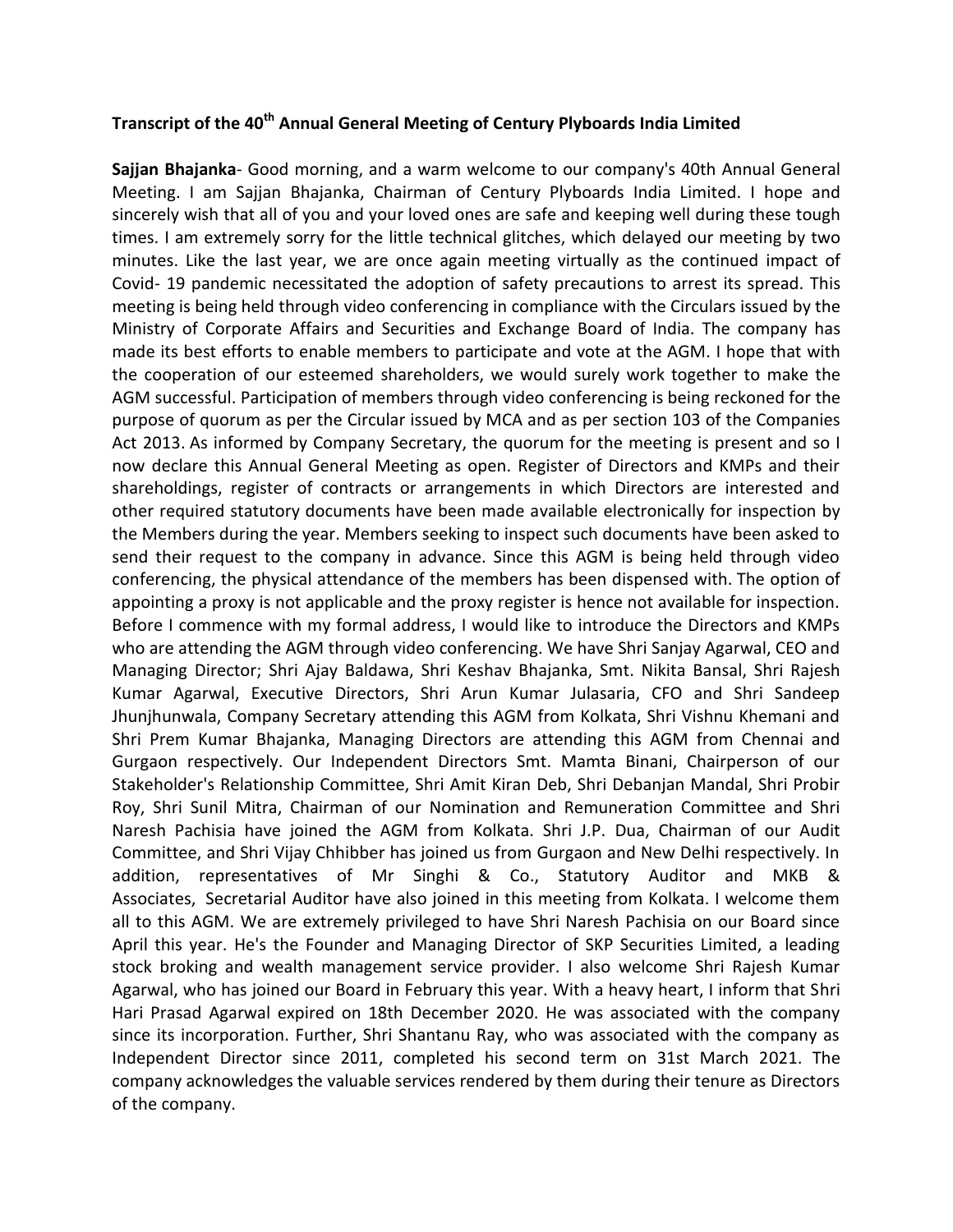Dear friends, it is an immense pleasure to have you all at our company's 40th annual general meeting. On behalf of my fellow Board members, and my own, I thank each one of you for making it convenient to attend this virtual meeting during these testing times and participate in the working of your company. To say that the last year was challenging would be an understatement. India and the world at large faced an unprecedented health crisis that claimed innumerable lives and brought economic activities to a standstill. My condolences go to all the families who lost their loved ones to the Covid-19 virus. I express my heartfelt gratitude to frontline workers across various fields like healthcare, and law enforcement, who risk their lives to ensure that the public at large, remained healthy and protected.

The year was segregated into parts – the first quarter of the year was the most challenging that we have seen in our existence, when a compulsory lockdown caused a shutdown of our factories, closure of dealer stores and consumers deferring their purchases. These were our most challenging days on account of the uncertainty related to the extent of the lockdown that made planning impossible. However, it was this year that was possibly also the best in the Company's existence. The numbers do scant justice to the Company's performance: revenues declined 7.4% compared to the corresponding period of the previous financial year. However, EBITDA increased by 6% due to higher profits resulting out of cost reduction and improved realisation. During the lockdown, we worked from home and planned how fast we could get our manufacturing facilities back on stream once the government permitted us to resume operations. As a result, our Company's facilities were amongst the first within India's interior infrastructure sector to resume operations. The Company's plywood and laminate segment contributed 53% and 20% respectively to its overall revenues. The Company's CFS business continued to perform credibly despite the affected first quarter; reporting Rs 82.33 Crore in revenues and EBITDA of Rs 24.20 Crore; EBITDA margin stood at 29.4% compared to 33.8% in 2019-20. Following the end of 2020-21, the company launched an innovative product called Firewall. Centuryply's Firewall Technology does not burn fast, retards the progress and transmission of fire and minimises smoke generation. The Company repaid an aggregate Rs 220 Crores of long-term debt in the five years ending 2020-21.

Research and innovation are an integral part of Centuryply. This year we have added an unique feature to our products called Virokill in the second quarter of the financial year under review. This nanotechnology-driven feature was embedded into our plywood and laminate products with the assurance of killing viruses coming in contact with its surfaces. The integration of Virokill into our product mix had a transformative impact; the speed with which the feature was accepted by consumers was among the quickest in years. The Company engaged a globally respected consultant to facilitate institutionalised cost moderation; the exercise commenced in December 2020; the green shoots of this initiative during the last quarter of 2020-21 indicate that sizable gains could emerge across the foreseeable future.

We also introduced a salary moderation programme as per employee seniority, coupled with the assurance of correcting the remuneration in the event of a superior performance. This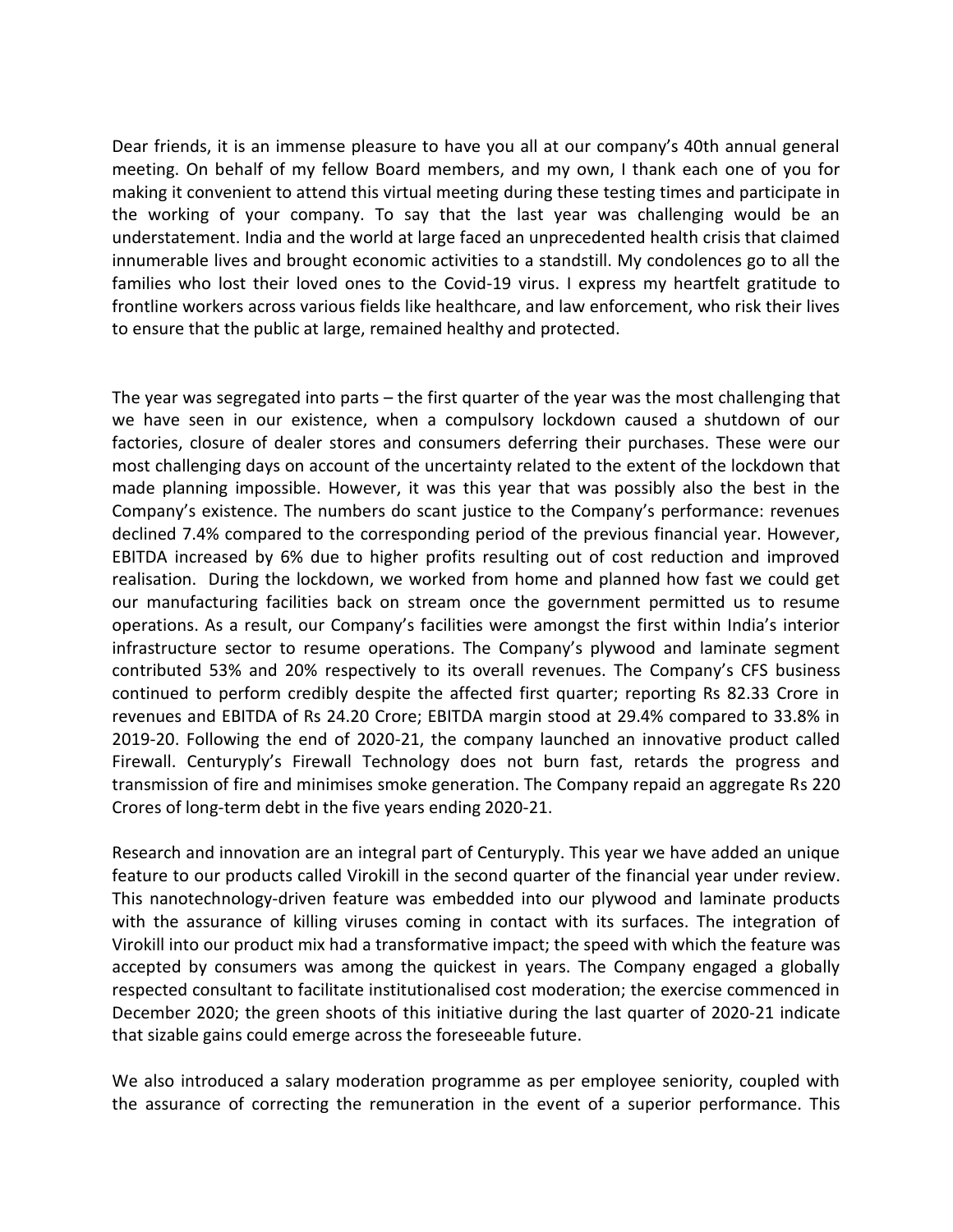communication transparency helped protect cash flows and enhanced employee determination to perform better. The Company is engaged in brownfield and greenfield capacity expansions – across its plyboards, laminates and MDF businesses. We intend to expand our Hoshiarpur MDF facility by adding another line with a capacity of 400 cubic meters per day (67%) involving a capex of around Rs 200 to 220 Crore, which should go on stream in the first quarter of 2022-23. With this, the Company's capacity at Hoshiarpur unit would increase to 3,30,000 CBM per year. The Company is also in the process of setting up a new unit in the State of Punjab for manufacturing of veneer and plywood with a capacity of 60,000 CBM per year at a CAPEX of approx. Rs. 75 Crore. This is also expected to be operational within the first quarter of FY 2022- 23. It gives me immense pleasure to inform you that the newly set-up veneer manufacturing unit of the Company's wholly owned subsidiary Century Gabon SUARL at Gabon in Africa has also started its commercial production in February this year with an operating capacity of peeling 200 CBM of timber per day.

The Company reinforced its environmental commitment through the manufacture of products that moderated the role of natural forest wood and replaced it with plantation wood, a big initiative in preserving the earth's bio- diversity. The Company became the first in its industry to commission rooftop solar panels across all its manufacturing facilities. As of 31 March 2021, the Company's aggregate solar energy capacity was 6 Mega Watt, accounting for almost 20% of its total electricity requirement. The Company intends to further enhance solar energy capacity at its Hoshiarpur, Kandla and Joka facilities.

The Company's CSR initiatives addresses various challenges faced by the marginalised and unprivileged sections of our society around its manufacturing units by eliminating poverty and promoting primary education, healthcare and sustainable livelihood. The Company is actively engaged with several hospitals, providing support to their operations. Besides, the Company is engaged with a number of NGOs providing critical support in the area of education, healthcare, animal welfare and environmental sustainability. The Company also supports farmers with the supply of eucalyptus clones under its Plantation Project.

Now we come to Dividend. Your Directors are pleased to recommend for approval of the Members a final dividend of Re. 1/- per equity share of face value of Re.1/- each for the financial year ended 31st March, 2021. With this, the Company continues to balance the dual objective of appropriately rewarding Members through dividends and retaining sufficient funds to support the long term growth of your Company.

At Century Plyboards, we are attractively placed to capitalise on the projected upturn in the economy and housing sector. On the back of diversified product portfolio, superior quality and serviceability coupled with technology-driven product innovations, Century Plyboards expects to grow revenues at the rate of 20% compounded across the next three years, around existing margins, strengthening its capacity to enhance value for its stakeholders. Going forward, the world is heading towards a new normal and the onus is on us to adapt to the change. I strongly believe that post COVID, India will emerge stronger and more resurgent and that the Indian economy will not only bounce back at a rate that will surprise the world but will also bring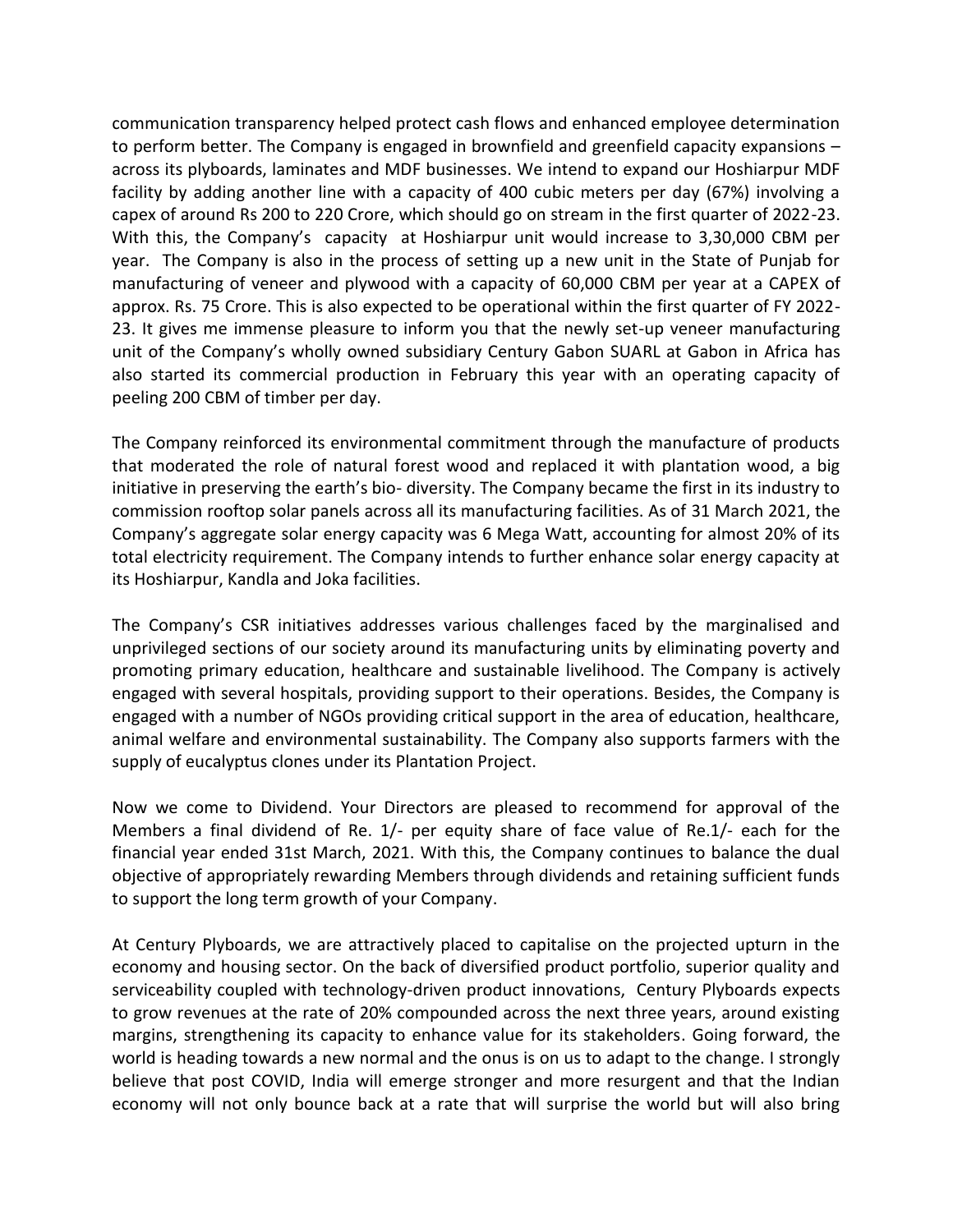prosperity and opportunities for one and all. I am filled with optimism for the future and I am confident that we will continue to build a better tomorrow - for our business, our stakeholders and for the humanity as a whole.

I would like to thank the Central and State Governments, other Regulatory Authorities, our valued shareholders, customers, suppliers, lenders, banks and Community at large for their incredible and continued support. I thank all my colleagues on the Board for their foresight, guidance and encouragement in this crucial phase of our growth. I would especially want to express my gratitude towards the entire team of Centuryply, working tirelessly, more so in these challenging times, which has enabled the company scale newer heights.  I once again wish you and your families good health and good times ahead.

I would now request Shri Sundeep Jhunjhunwala, our Company Secretary to briefly read out the agenda items for today's AGM along with objectives and implications thereof and also to moderate the question-and-answer session.

## **Sundeep Jhunjhunwala:** Thank you Chairman Sir.

First and foremost, I would like to thank all the participants who have taken time from their busy schedule and have participated in this Annual General Meeting. Before proceeding with the Agenda items, I would like to inform our shareholders that Notice dated 10th August, 2021 convening this Annual General Meeting and a copy of the Annual Report for the financial year ended 31st March, 2021, has already been circulated to Members of the Company electronically. With the permission of the Chair and the Shareholders present, we take the same as read. It gives us pleasure to inform you that the Statutory Auditors' Report on the standalone and consolidated financial statements for the financial year ended 31st March, 2021 does not contain any qualifications, observations or comments on financial transactions or other matters, which have any adverse effect on the functioning of the company. The Secretarial Auditors have also not made any adverse qualification or observation in their report. Hence, the entire report is not required to be read in this meeting and the same is being taken as read in terms of Section 145 of the Companies Act, 2013. The Company provided remote e‐ voting facility to all persons who were members of the Company as on 1st September, 2021, being the cut-off date for voting on all the 14 resolutions set out in the notice of AGM. Remote e-voting was open from 9:00 a.m. on Saturday, 4th September, 2021 and ended at 5:00 p.m. on Tuesday, 7th September, 2021. Members attending the AGM, who have not cast their vote through remote e‐voting, are entitled to exercise their right to vote by e‐voting during the Meeting. Members can click on "Vote" tab on the video conference screen to avail this feature.

As asked by our Chairman, I would now briefly read out the Agenda Items for today's meeting.

The first item of agenda is to receive, consider and adopt the Audited Standalone and Consolidated Financial Statements of the Company for the Financial Year ended 31st March, 2021 together with the Reports of the Board of Directors and the Auditors thereon. The objective of this agenda is to seek approval of the Members to the Annual Financial Statements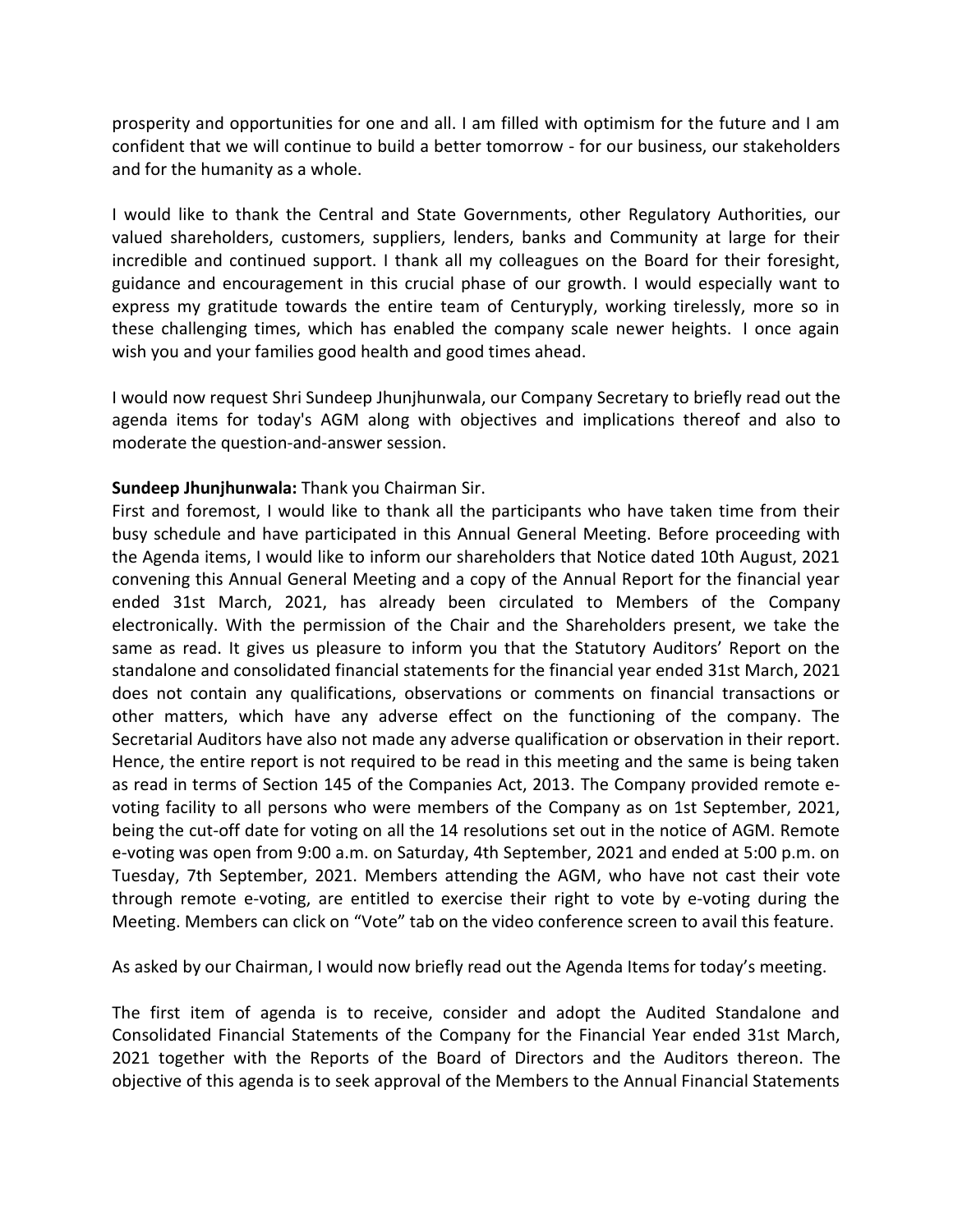and Reports thereon for the financial year ended 31st March, 2021 after due deliberation and upon approval, the same would get adopted.

The Second item of Agenda is to declare Final Dividend of Re.1.00 per equity share for the Financial Year 2020-21. The objective of this resolution is to share the Company's growth with all its members in the form of dividend and upon approval, the Final Dividend of Re. 1 per equity share for the financial year ended 31st March, 2021 will be paid to the Members.

The Third item of Agenda is appointment of a Director in place of Sri Vishnu Khemani who retires by rotation and being eligible, offers himself for re-appointment. With the objective of receiving his continued support and guidance, this resolution is being placed before the members and upon approval, Sri Vishnu Khemani will continue as Director of the Company, liable to retire by rotation.

The Fourth item of Agenda is appointment of a Director in place of Sri Keshav Bhajanka who retires by rotation and being eligible, offers himself for re-appointment. With the objective of receiving his continued support and guidance, this resolution is being placed before the members and upon approval, Sri Keshav Bhajanka will continue as Director of the Company, liable to retire by rotation.

The Fifth item of Agenda is to fix remuneration of the Statutory Auditors for the Financial Year(s) ending on 31st March, 2022, 23 and 24 and that itself is the objective of this resolution. Upon approval, M/s. Singhi & Co., Statutory Auditors will be entitled to remuneration of Rs. 40,00,000/-, exclusive of applicable taxes thereon and out of pocket expenses, for the said years.

Now we come to the Special Businesses

Item No. 6 relates to appointment of Sri Naresh Pachisia as an Independent Director. With the objective of receiving his continued support and guidance, this resolution is being placed before the members and upon approval, Sri Naresh Pachisia, who was appointed as an Additional Director of the Company in Independent Category with effect from 1st April, 2021, will be regularized as a Director of the Company, in the Independent category, not liable to retire by rotation, for a period of 3 years ending on 31st March, 2024.

Item No. 7 relates to appointment of Sri Rajesh Kumar Agarwal as a Director. With the objective of receiving his continued support and guidance, this resolution is being placed before the members and upon approval, Sri Rajesh Kumar Agarwal, who was appointed as an Additional Director of the Company with effect from 9th February, 2021, will be regularized as a Director of the Company, liable to retire by rotation.

The Eighth item of the Agenda is to approve appointment of Sri Rajesh Kumar Agarwal as an Executive Director. With the objective of benefitting from his vast experience, this resolution is being proposed for approval of the members. Upon approval, appointment of Sri Rajesh Kumar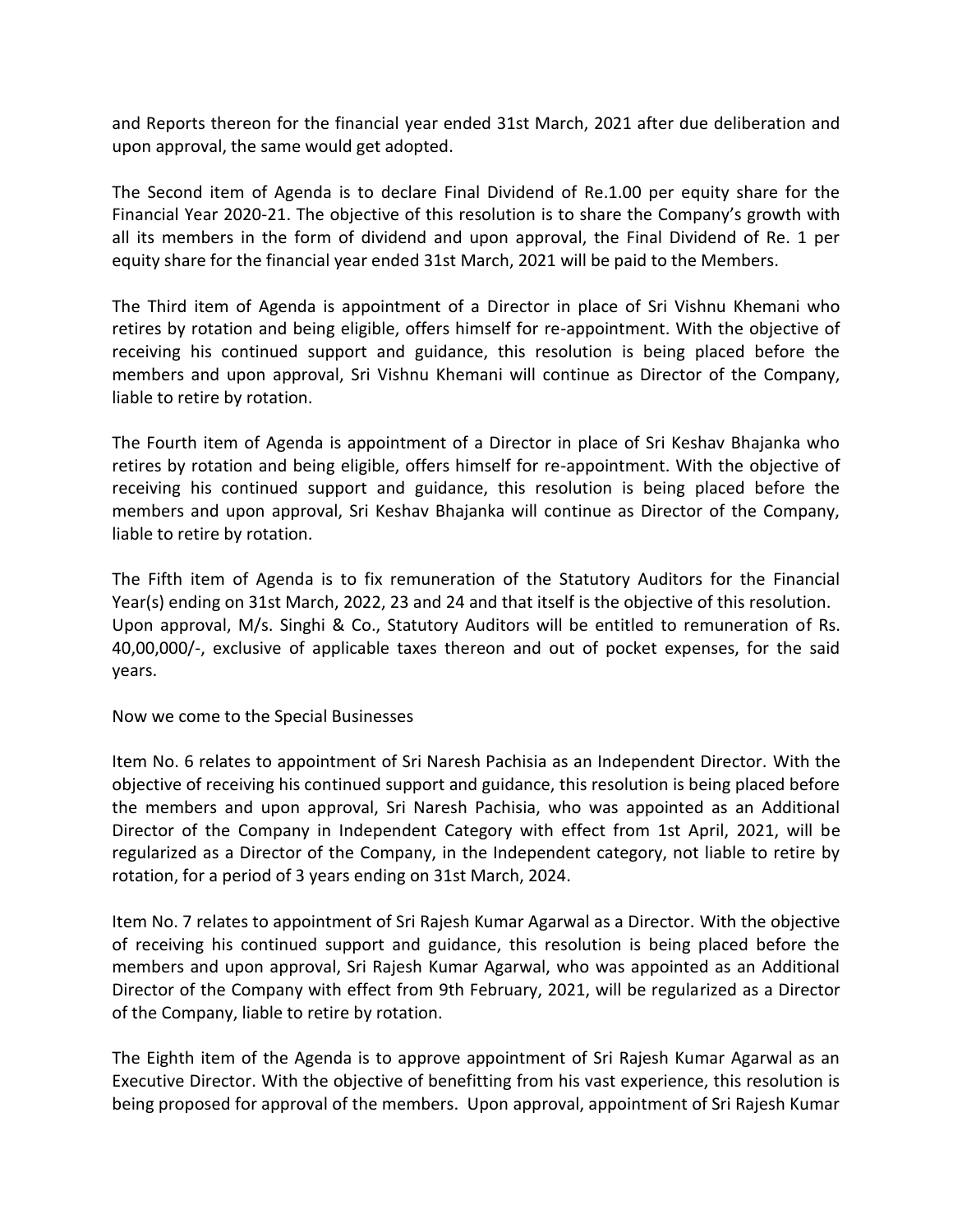Agarwal as an Executive Director of the Company will be confirmed for a period of three years from 9th February, 2021 to 8th February, 2024.

The Ninth item of the Agenda is to approve reappointment of Sri Sajjan Bhajanka as Chairman and Managing Director of the Company. With the objective of receiving his continued support and guidance, this resolution is being proposed for approval of the members. Sri Sajjan Bhajanka would be attaining the age of 70 on 3rd June, 2022. As such, it is recommended that his present re-appointment itself as Chairman and Managing Director be approved by the members by way of a Special Resolution. The proposed appointment of Sri Sajjan Bhajanka is further subject to compliance of Regulation 17(1B) of the Listing Regulations which is to become effective on 1st April, 2022, where upon, he shall, at his own discretion, opt to continue either as the Chairman or as Managing Director of the Company. Upon approval of this resolution, Sri Bhajanka will be re-appointed as Chairman and Managing Director of the Company for a further period of five years from 1st April, 2021 to 31st March, 2026, not liable to retire by rotation and on terms and conditions, as detailed in the notice.

Item no. 10 relates to reappointment of Sri Sanjay Agarwal as CEO and Managing Director of the Company. With the objective of receiving his continued support and guidance, this resolution is being proposed for approval of the members. Upon approval, Sri Agarwal will be re-appointed as CEO and Managing Director of the Company for a further period of five years from 1st July, 2021 to 30th June, 2026, not liable to retire by rotation and on terms and conditions, as detailed in the notice.

The Eleventh item of the Agenda is to approve reappointment of Sri Keshav Bhajanka as Executive Director of the Company. With the objective of receiving his continued support and guidance, this resolution is being proposed for approval of the members. Upon approval, Sri Keshav Bhajanka will be re-appointed as an Executive Director of the Company for a further period of five years from 28th January, 2021 to 27th January, 2026, liable to retire by rotation and on terms and conditions, as detailed in the notice.

The Twelfth item of the Agenda is to approve reappointment of Sri Ajay Baldawa as Executive Director (Technical) of the Company. With the objective of receiving his continued support and guidance, this resolution is being proposed for approval of the members. Upon approval, Sri Baldawa will be re-appointed as Executive Director (Technical) of the Company for a further period of five years from 1st July, 2021 to 30th June, 2026, liable to retire by rotation and on terms and conditions, as detailed in the notice.

The Thirteenth and Fourteenth item of the Agenda is to respectively approve the 'Century Ply Employee Stock Option Plan 2021' for the employees of the Company and to extend the benefits thereof to the employees of its subsidiaries as well. With the objective of implementing the said ESOP Plan for the benefit of the employees, this resolution is being proposed for approval of the members as a special resolution.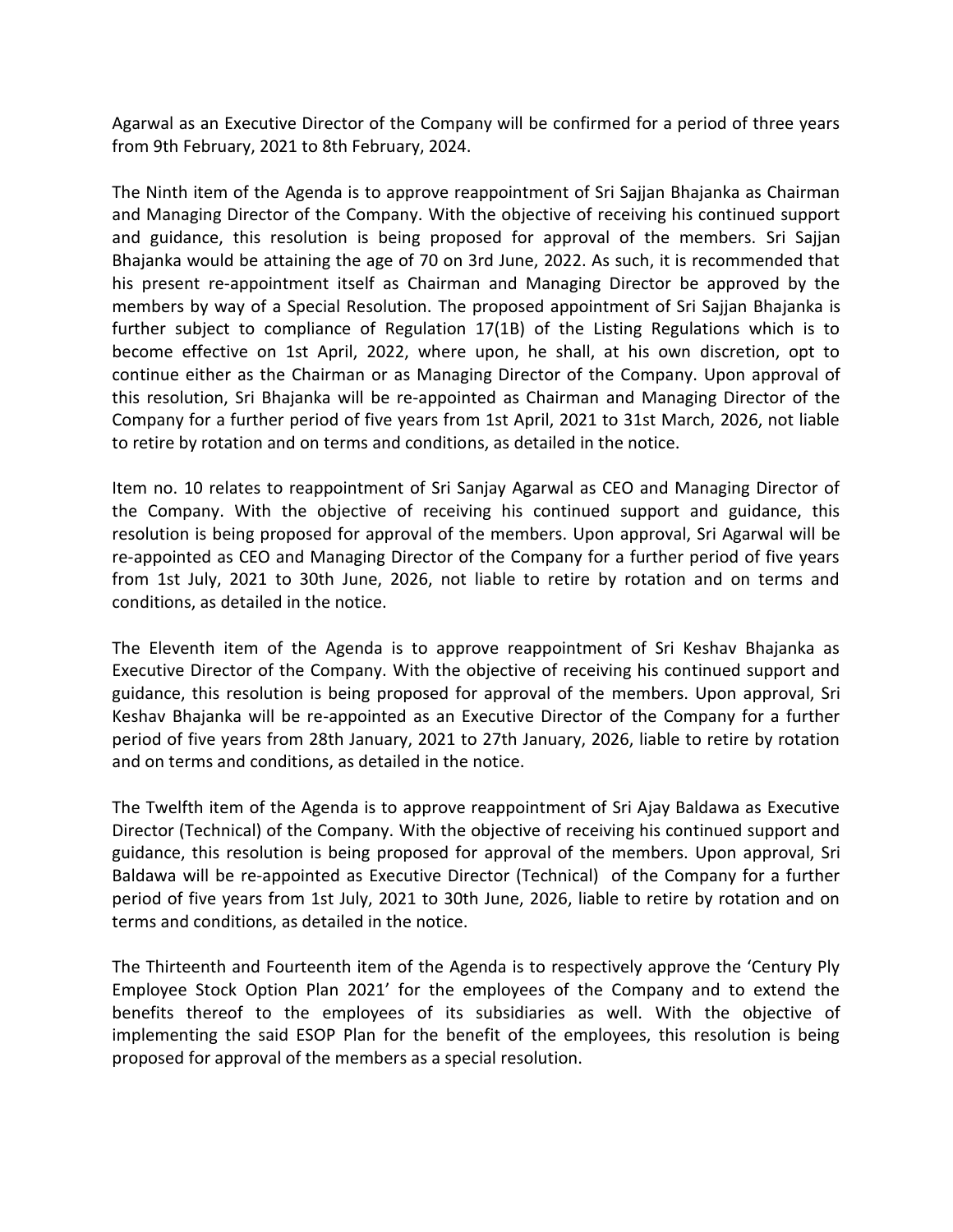Upon approval, the Company shall proceed with implementation of the 'Century Ply Employee Stock Option Plan 2021'

I would now request our Chairman to take the proceedings ahead.

**Sajjan Bhajanka:** Before we proceed with discussion on the Agenda items, let me inform you that since this AGM is being held through Video Conferencing and Resolutions mentioned in the Notice convening this AGM have already been put to vote through remote e-voting, there will be no proposing and seconding of Resolutions and no voting by show of hands. Since all the resolutions have been tabled, we will now open the floor for questions, observations and suggestions by the members. Members are requested to un-mute their microphone before speaking and also enable webcam, if they wish to appear on the video. Members are also requested to mention their name and introduce themselves before raising their question. I would request the members to relate their comments only to the business contained in the Agenda and to avoid queries and comments which have already been put forward by other fellow members. I would also appreciate if the shareholders can keep their speech precise and limit the same to 3 minutes. Wherever possible, members are requested to quote page numbers from the Annual Report while putting up their queries. All queries would be responded to once all the speakers complete their turn. I will now request Sundeep to moderate the Q & A session and call out the names of people who have registered themselves for putting forth their queries and suggestions. Over to Sundeep.

**Sundeep Jhunjhunwala:** Our first speaker Mr Yusuf Rangwala

**Yusuf Rangwala:** Good Morning Sir. Can you hear my voice Sir? Good Morning Sir, respected Chairman. I am from Mumbai, Yusuf Rangwala. Can you hear my voice?

**Sajjan Bhajanka:** Good Morning.

**Yusuf Rangwala:** Good Morning Sir. I am very happy with Sundeep Jhunjhunwala Sir. Sir aap Kolkata mein baithe hain aur hum Mumbai mein. Itne door hai, par ye doori dilon ki hai Sir. Aapka Century Plyboards, jo bahut acchhi company hai Sir. Aapka maal all over India mein milta hai. Mera yahan baikhala me aapka Plyboard Century ka, itna acchha hai Sir, itni achi quality hai. Sir aapka Kitply aur konsi apni company jisme aapka main competition hai? Uske baare mein hamein jhalak dikhaiye. Hamein kuch jaankari deejiye. Sir aapne CSR activities mein acchha support kiya hai aur aapne poor logon ko help kiya hai, aaj unki dua se aur unki Sir.....aap itne acchhe hain Sajjan Sir aur itna acha timing hai Sir. Aur hard working hain Sir. Mera full support hai. Aisi company se mein jud ke mai bhagyawan ho gaya. Mere paas koi shabd nahi hai. Aur apna Secretary saab, Sundeep Sir, jo acchhe karyakram kar rahe hai unke liye mein support karna chahta hoon aur unki progress kariye Sir. Unko aap aage badhaiye sir. Mujhe aur to kuch nahi poochna hai, apni factory aap Madras mein kar rahe hain sir, nahi siorry Punjab sir. Ho sake to mujhe apna video film bhejiye mobile pe. Sundeep sir ko bolke mujhe video film bhejiye apne factory ka ho sake to sir. Mera visit ho jaayega, mein dekh sakta hoon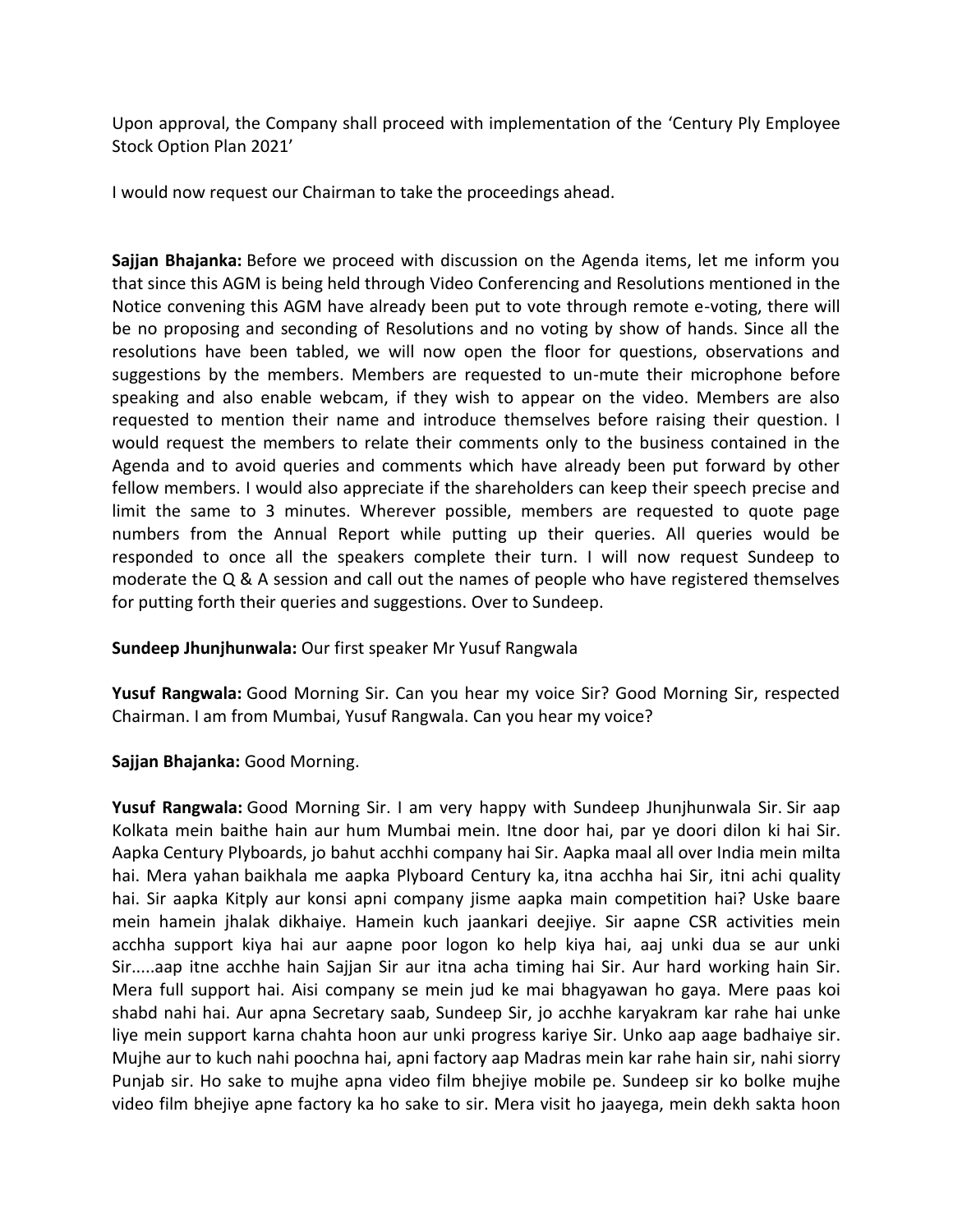kaisa ho raha hai. How many people are working with us? Total apna kitna factory hain? Total apna Covid-19 mein aapka kuch effect hua hai, anyone we have lost from our factory? Nothing more to ask. Aane wale Ganesh Chaturthi jo nazdeek mein hai, 10 tareekh ko, unke aashirwaad se aur unke aane se apni company mein Ganesh ka Ashirwaad hoga aur unki blessings se apni company se next year jab aap milenge tab aap hamein bonus ka prashaad denge. Aane wale next year. I support all the resolutions. Thank you very much. Jai Hind. Jai Shri Krishna. Have a good day. Thank you very much Sir.

**Sajjan Bhajanka:** Thank you, Thank You, Thank you very much for your compliments, for your appreciation.

**Sundeep Jhunjhunwala:** I would now request Mr. Abhijit Panda to join in.

## **Abhijit Panda:** Hello

**Sundeep Jhunjhunwala:** Mr. Abhijit you can continue. You can put your video on also. We can hear you.

**Abhijit Panda:** Good Morning Sir. Respected Chairman, Board of Directors, Company Secretary and our fellow shareholder. It is a great pleasure to speak in this AGM. Sir, this is a challenging situation, lekin challenging situation mein bhi company ka jo performance hai, wo satisfactory hai. Sir dekha hai ki revenue slightly lower hua hai lekin ye jo EBIDTA hai, Rs 334.25 percent up from Rs 315.18 percent and net profit also up and EBIDTA margin also improved. Sir mein chahta hoon ki hamara company jo plywood ka market leader hai, wo agar value added product mein agar wo aage aaye to lagta hai wo aur bhi acha kar sakte hai. Jaise laminated sheet mein agar company aur bhi R&D mein progress kare aur company ka production badhaye to acha hoga. Sir there is PLI scheme from the Government of India. Toh humara jo sector hai ismein PLI scheme ka kya effect hoga. Aur sir, apka there is any plan for you to raise capital for further expenditure? Sir, Company ka performance excellent hai aur aapko full hearted support hum karte hai aur humari company ke jitne bhi employee hai, wo bhi acha kar rahe hai kyunki company ka progress mainly 2 cheezon ke upar depend hota hai, company ka management aur company ka labor. Hamara kagta hai, humari company ka all segment mein acchha hi hai. Toh hum chahte hain value added product mein company aur bhi zor de, especially jo laminated sheet. Merino India jo banaata hai, wo sheet agar banayenge to there is a huge opportunity in the Indian Railway. Actually, I am a Railway employee aur hum chahte hain ki Railway ke saath koi collaboration is bare me hai ki nahi hai. Aur Sir, as a CSR activity, toh aapne acha kaam kiya hai lekin mein chahta hoon aap Hemophilia ke baare mein.....Hemophilia is a genetic bleeding disorder and cost of the treatment is extremely high, per person Rs 5-7 lakhs per annum uska kharch hota hai, usmein kya hota hai, due to any little injury, blood does not clot. Then transfuse Factor 9 or Factor 8, then stop the bleeding. I am a patient of Hemophilia Factor 9 deficiency. Toh hum chahte hai Hemophilia society jo hai Kolkata mein, us Hemophilia society mein aapka CSR activity mein kuch fund donate karega to acha hoga, aur Sir I am an old shareholder of your company. To hum chahte hai agar, actually mera kuch din pehle thoda sa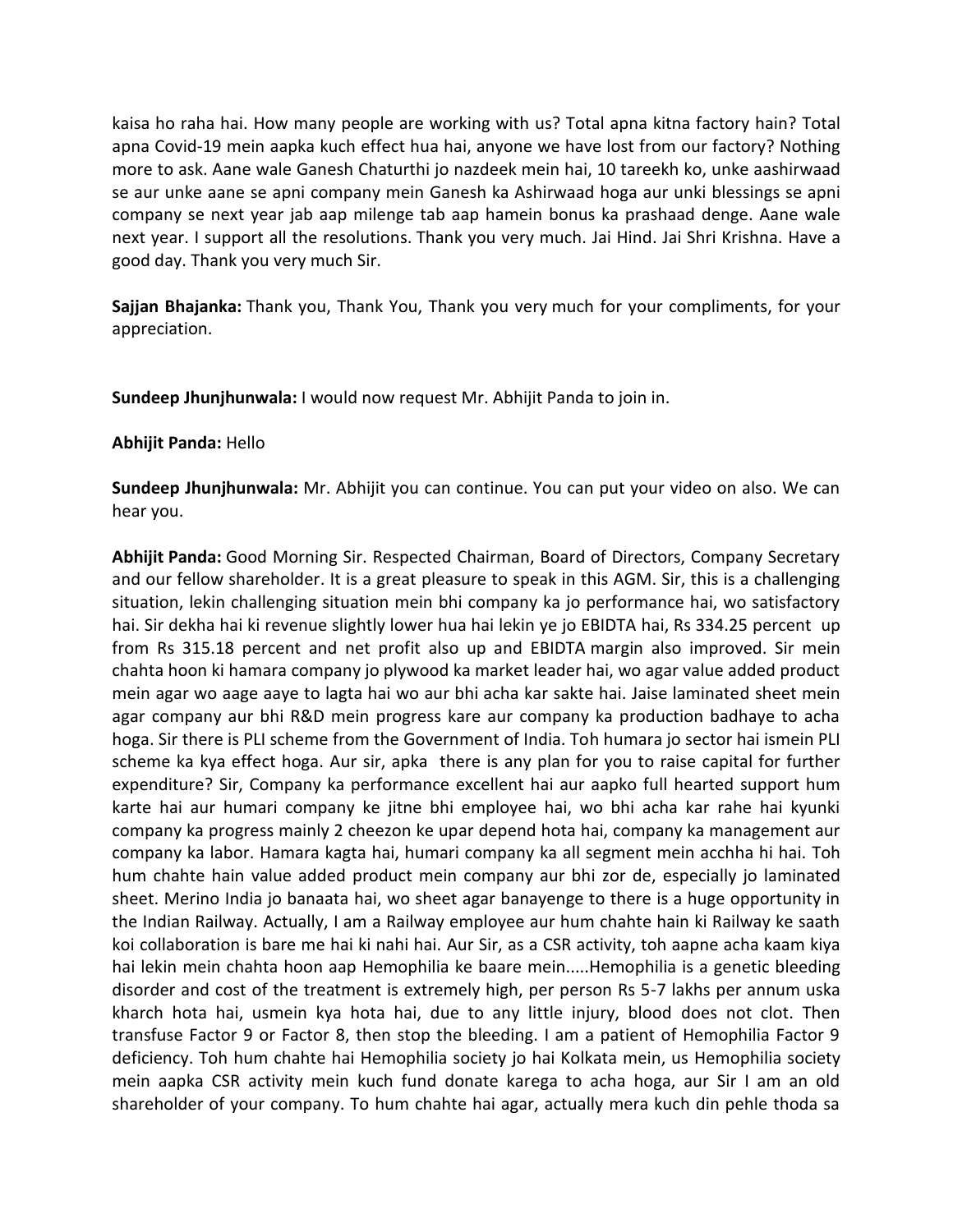accident hua hai ussey mere jo hip joint mein thoda sa internal bleeding ho raha hai, to need Factor 9 injection agar possible hai, agar ho sake to company thoda sa sponsor kare to acha hoga. Aur best wishes for our company. Aapki company mein total jitna bhi employee hai usmein women participation kitna hai? Aur Sir, mera jo main hai, aap value added scheme ki tarah, aap laminated sheet mein agar bhadogey to acha hoga. I have full support to all the resolutions and my full-hearted support with the management and our employees. Thank you very much Sir.

**Sajjan Bhajanka:** Thank you, Thank you very much Mr. Panda. Next.

**Sundeep Jhunjhunwala:** I would like to invite Mr. B.N. Kundu.

**B.N. Kundu:** Can you hear me Sir?

**Sundeep Jhunjhunwala:** Yes, you can put your video on also. We can hear you.

**B.N. Kundu:** Respected Chairman, Members of the Board, Fellow Shareholders and Friends, I am B.N. Kundu. At the outset, I would like to offer my grateful thanks to the CMD Mr. Sajjan Bhajanka who is great visionary and entrepreneur and has steered the Century Ply from the noble beginning. For its persistence growth and prosperity, the company is now a behemoth with diversified operations. It is still growing. I wish it well and pray for its continued growth and prosperity. The report and account this year have been very nicely prepared with exhaustive details and I have nothing further to say on it. I congratulate the management and sincerely hope that the growth and prosperity of the company will be maintained. The company has also maintained human faith to the shareholder by paying the dividend 100% per share. Your PBT is Rs. 334.25 crore and your PAT Rs.192.07 crore. I am very happy to see that your cash profit Rs. 99.15 crore. I also appreciate Mr. Sundeep Jhunjhunwala, Company Secretary, for following the best corporate governance practice by proposing the resolution under Item No. 9 for regulation 17 (1B) of SEBI, LODR Regulation 2015, which has not been foreseen by any other company. Many congratulations for that. My good wishes for his best endeavor. The world economy is in turmoil, the growth in taller countries is not up to expectation. The current pandemic situation, the world over has impacted on all aspects of human life. This situation has never been seen before. This business, the world over is in a doldrums and almost all the business sector, are of the worst sufferer. I feel sorry that such a situation happened particularly at a time when Century Ply was going ahead …………. are however forecasting that the situation will be over very soon. Before I close, I want to offer my special thanks to Mr. Sundeep Jhunjhunwala for his cordiality and hospitality, when I visited Century Ply office for any queries. With this remark, I am closing with thanks to all.

**Sajjan Bhajanka:** Thank you very much Mr. Kundu.

**Sundeep Jhunjhunwala:** Our next participant, Mr. Sujan Modak. He is not connected.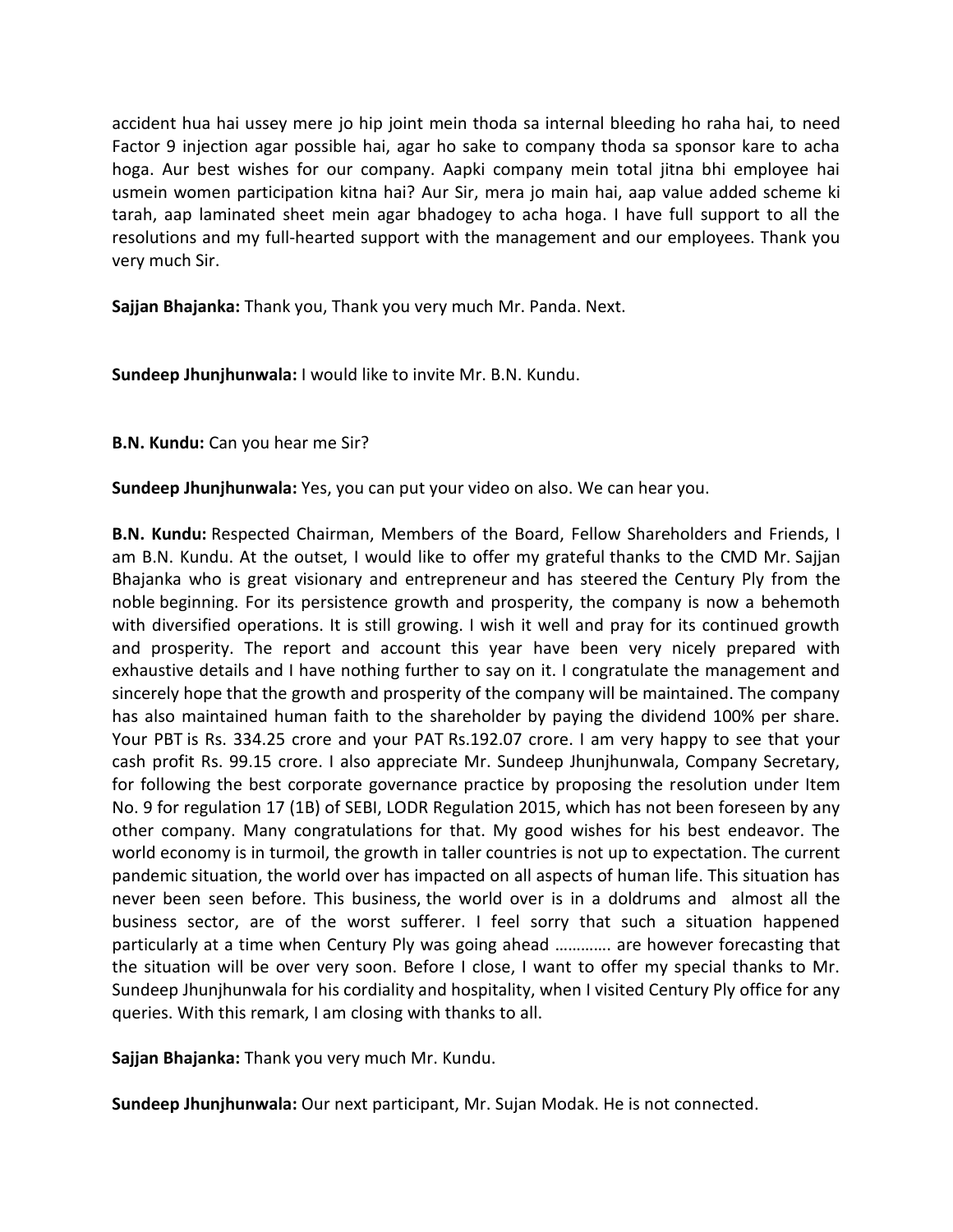Next participant, Mrs. Chandrawati Gattani. I think she is also not connected. Next participant, Mr. Santosh Kumar Saraf.

**Santosh Kumar Saraf:** Namaskar. Ek minute Sundeep ji, ek minute rukiye ga.

**Sundeep Jhunjhunwala:** Haan aap video on kar lijiye.

**Santosh Kumar Saraf:** Manniya Adhyaksh Ji, upasthit sabhi sadasyagan, aur mere shareholder bhaiyon aur behno, mera naam Santosh Kumar Saraf hai. Main Kolkatta se bol raha hoon. Sarwapratham aap sabhi ko mera namaskar. Asha karta hoon aap jitne bhi Directors hai, jitne bhi adhikari gan hai, jitne bhi humare karmchaari hain, jitne bhi casual karmchari hain, is covid ke andar mein wo aur unka parivaar surakshit aur acchhe swaasthy mein ho. Sir mein pehle un bhaiyon aur behno ke liye apne samwedna prakat kartaa hoon, humare karmchari logon ke liye apne samwedna prakat karta hoon, jo is Covid ke andar mein humein chhod ke chale gaye. Mai bhagwan se prarthna karta hoon ki bhgwan unki atma ko shanti de. Unke parivaar ko himmat de ki wo is dukh bhari ghadi se ubhar ke apni normal life mein aayein. Sir, Mai humare Sundeep ji ko bhi dhanyawaad deta hoon. Unki team ne bhi kaafi acha kaam kiya hai aur humein link bheja hai. Mai ek cheez aur kehta hoon. ....Mujhe phone kiya tha Asit Kumar Pathak, wo shayad link khol nahi sak rahe hain, unko shayad maloom nahi hoga ki link paste karna hai. Hamne to paste karke khol liya, ho sake to unko dobaara link bhej dein. Sir, Aapka CAPEX plan kya hai next 2 years ka ye bataane ka kast kariyega Sir, aur abhi apne order book kiya uski kya position hai, iske bare me bataiyega. Ek sir, Aap rain harvesting ke baare mein kadam uthaya, uske liye bohot dhanyawaad sir. Iski capacity kya hai, ye batane ki cheshtha kariyega. Future mein rain harvesting ki capacity badhane ke liye kya kadam utha rahe hain ye bhi bataane ka kast kariyega Sir. Ek sir, Aap renewable energy ke baare mein kadam utha rahe hain, iska kitne megawatt hum renewable energy banaa rahe hain, iske baare mein bataiyega Sir. Mein chahunga ki hamari factory ke roof pe solar panel lagaaya jaaye, is se factory ki jo zaroorat hai, kaafi had tak poori ho sir. Aur single use plastic ko kam se kam use kiya jaye, iske baare mein kya kadam utha rahe hain Sir, ye bhi bataane ka kast kariyega. Ek Sir, Apne jitne bhi karamchari hain, jitne bhi casual karamchari hain, unke aur unke parivaar ko abhi kitne percentage tak vaccine lag chuki hai, bataiyega Sir. Aur 100% vaccine lag jaye unko jaldi se jaldi, iske liye kya kadam uthane hain, Sir. Mera suggestion unko kahiye zaroorat pade to private hospital mein lagwayein aur uska kharcha company bear karegi, jisse unki vaccination jaldi se jaldi ho jaye sir. Sir main aapse haath jod ke request karunga, abhi mai factory mein 2 saal pehle gaya to wahan women employees kam hain Sir. Mein Chahunga women ko zyaada se zyaada empowerment kiya jaye. Unko empower karenge to desh bhi empower hota hai, samaj bhi empower hota hai aur apne ghar ke bacche bhi empower hote hain, aur bhavishya ke liye tayyar hote hai. Aur jaha tak mein samajta hoon Sir, women kamzor nahi hain kisi mamle mein, abhi Olympics mein apne dekha honga 115 kg ka unhone wajan uthaya, boxing mein bhi unhone padak prapt kiya hai. Yahan tak ke pataki maar mein bhi unhone padak prapt kiya hai Sir. Hockey mein toh kafi padak jit chut hain sir, isiliye aap se mein request karunga Sir ke aap unhe zyaada se zyaada position ho dijiye Sir. woh bhi kamzor nahi hai Sir. Abhi dekhiye, hamari mahila oaurgents ne hamare liye Gold or Silver Paraolympics mein laye hai Sir. Unko mauka dijiyega Sir toh wo hunar dikhaege aur kaam bhi sahayata milegi or samaj ki bhi seva hogi Sir. Ye kehte huye aage badhte hai. Aur ek baar fir,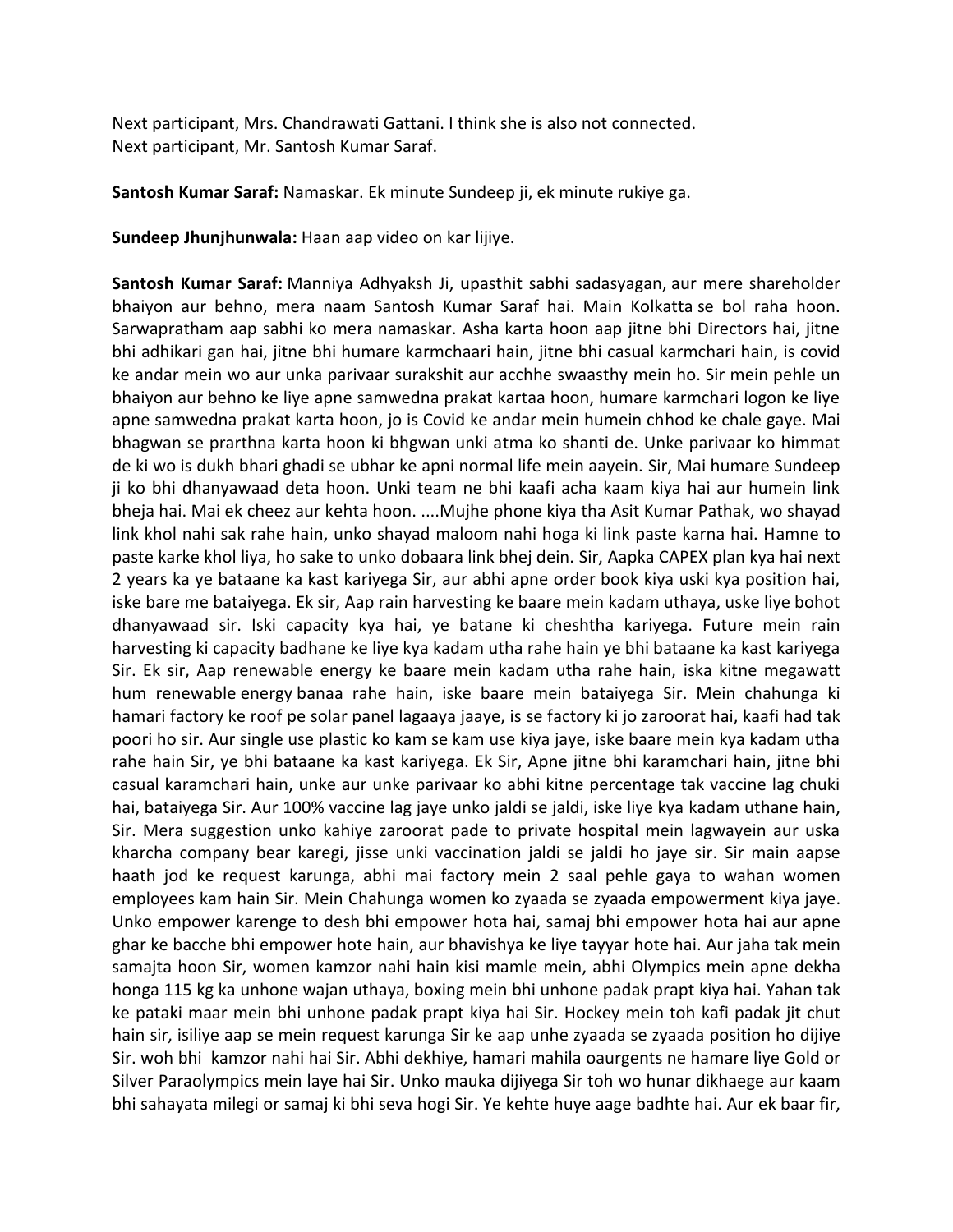hamare jitne Directors hai, jitne hamare adhikhari jan hai, jitne hamare shareholder bhai bandhu, jo stakeholders hain, unke aur unke pariwaar ki, financial year 2021 shubkamnaye dete huye bhagwan se prarthna karta hoon unke happiness, wellness, aur prosperous finances de or shakti ke saath de, jis se ye Covid-19 ka period kat jaye, toh hasi khushi fir humlog ek doosre see mil ke meeting kar sake. Video call meeting kaafi acche se hoti hai, kyunki isme barsaat kar bhi dar nahi hai aur kahin jane ka bhi nahi. Subah se yeh 7th meeting attend kar raha hoon, aur ye possible hai video conferencing ke zariye se. Jai Hind, Jai Bharat. Namaskar. Sundeep ji aap bhi khush rahiye aur hasiye thoda sa. Aapki hasi dekhte hai toh khushi hoti hai. Waah accha lag raha hai. Namaskaar Sir ji. Aur jo appke teammates hain, unko bhi dhanyawad kahiyega. Unki kaafi acchi service thi. Uske liye unka dhanyawad.

**Sajjan Bhajanka:** Dhanyawad, Dhanyawaad Saraf ji. Jawab hum baad mein denge sabka.

**Sundeep Jhunjhunwala:** Our next participant is Ashit Kumar Pathak.

**Ashit Kumar Pathak:** Am I audible Sir?

**Sundeep Jhunjhunwala::** Yes, very much audible. Go ahead Mr Pathak.

**Ashit Kumar Pathak:** Very good morning respected Chairman and M.D., CFO, Board of Directors, Company Secretary, fellow members present at the 40th AGM of Century Plyboards India Ltd. My name is Ashit Kumar Pathak. Many many thanks to Mr Sundeep Jhunjhunwala for sending me the notice of the annual report very well in advance and allowing me to speak. Sir, I have already casted for all the 14 resolutions by e-voting. Before I start, my deep condolences and homage to a veteran speaker Mr Kashmirilal Mallik. I pray for his soul. May God bless him peace in heaven. Sir, most welcome to Mr Naresh Pachisia as the Independent Director and also Mr. Rajesh Kumar Agarwal, and I as member expect their enhanced contribution to my company. Sir, Present our capacity utilization status of all product portfolios, because due to lockdown that capacity has also reduced. So, at the present the capacity or utilization status, if possible, throw some highlights. Also, my company is ongoing as a debt-free the company which is a great thing. So, congratulations to the company's management team. Also, excellent NANO technology, Virokill, a great innovative model in plywood and laminate and firewall tech. Very very excellent initiative. Sir, also CAPEX program for automation in manufacturing, tech, and salesforce automation and supply chain digitalization, if possible, throw some highlights. Cost-curtailed very much nicely, and I think Sir that is viewed that non-plywood portfolio will be more sustainable value-added and cost-effective than plywood. But the cost of raw materials is more effective in plywood than non-ply, this is my point of view. And also, various regulatory deforestations and logistics costs are also related in ply. This is my view. I would like to share this. Any value creation parameters all is very achieved. Only two parameters, employee productivity and vendor value that to be developed. This is my view and present brand value because brand recognition we have already invested Rs 440 crore in six years and present attrition status and excellent financial performance, previous speakers also but about export strategy what my company has taken initiative. Because foreign exchange earnings of Rs 104.15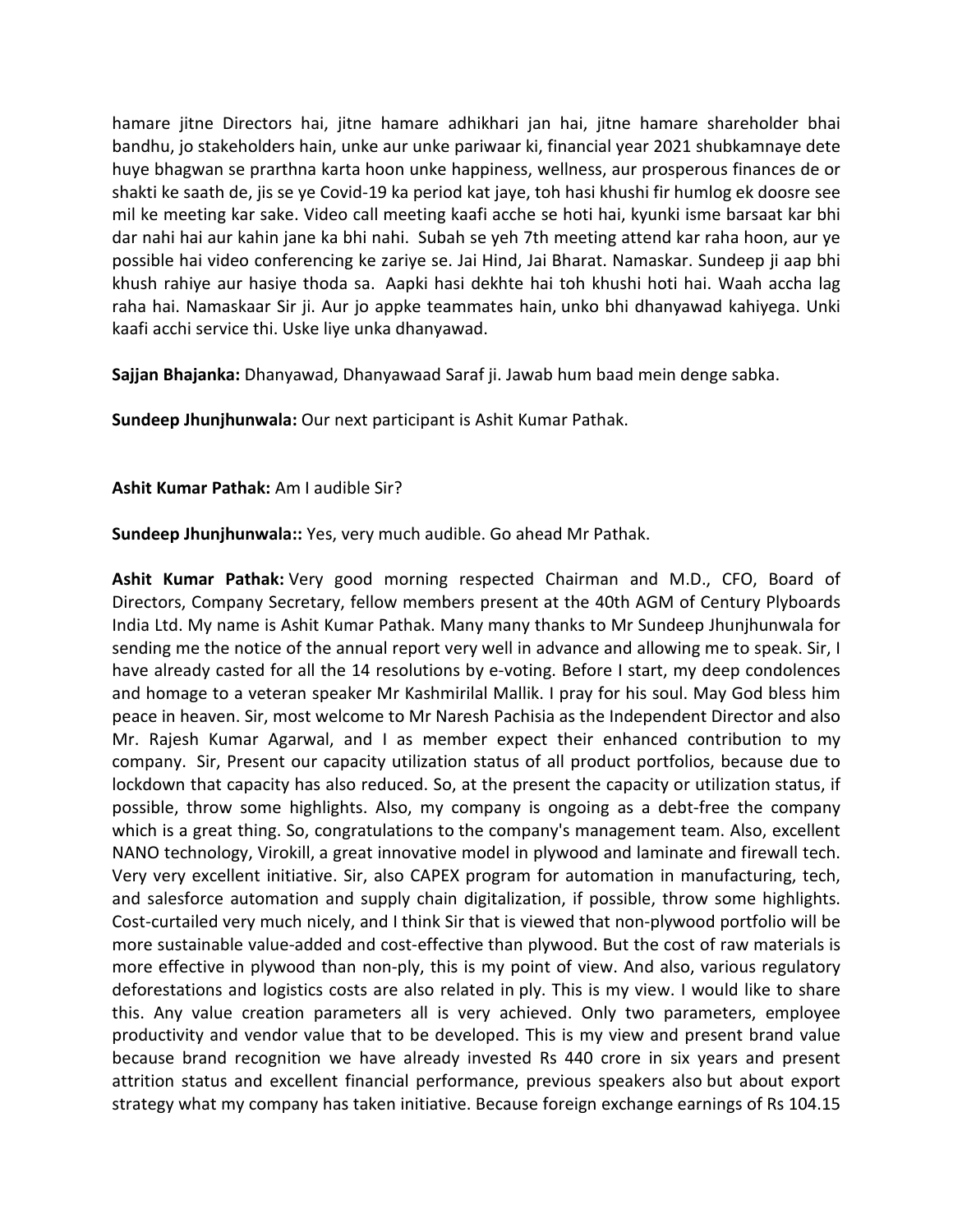crore is mentioned. Also, investment in mutual funds also has to be very high, Rs 11054 lakh mentioned, that too in mutual fund, which is also subject to market risk and debt instruments also related to risk factor in the rating status. This also SEBI also recognized this point also. Because, other expenditure, commission on sales also higher than the previous year and what our steps our company management is taking on the non-performing subsidiaries, only one subsidiary our company has enhanced their stake, if possible please throw some highlights. Also, nice very ESOP scheme. I congratulate our management team for ESOP scheme 2021, and also our Government has been taking many initiatives for allotment of leasehold land. Any further extension of capacity in West Bengal because already our Century group set up a cement plant in north Bengal. Nothing to say more. Excellent. And Sir present vaccination status, if possible, throw some highlights and expect that the financial year 2021-22 is very nice performance apart from 2021. Blessings of God to everybody associated with Century Ply India Ltd. Thank you Sir.

**Sajjan Bhajanka:** Thank You. Thank you, Mr. Pathak.

**Sundeep Jhunjhunwala::** Our next participant, Mr. Amit Kumar Banerjee. You can continue. You can put your video on.

**Amit Kumar Banerjee:** Good Afternoon Sir. Respected Chairman of the meeting, other Board members, myself Amit Kumar Banerjee, from the city of Kolkata. Thank you for getting me connected and giving me an opportunity to speak on such a beautiful occasion, our company's AGM, Century Plywboards India Ltd. As far as performance is concerned, yes, it is nice, good growth, strong financial issues as presented during this year under review. Total revenue achieved during this year is about Rs 2,124 crore. Though of course, to some extent, it is lower than in comparison with the last year but net profits stood as increased to Rs 192 crore. Last year, it was only Rs 158 crore. EPS is also up 8.64 from 7.12. The dividend also given. CSR activities are also there. It is good. About Rs 5.28 crore met as a welfare measure, it is a very good achievement. Sir, I have feelings to ask about some questions: What is the capital expenditure planned for the forthcoming next two years? Is there any plan for expansion to adjacent business places over there in your plant at Kolkata to improve production capacity? Any plan to diversify our company's investment which may be beneficial in the long term as well as minority shareholders? Consider bonus equity issues Sir as reserves is there. Basically, our company's activities are plywood, lamination and laminate logistics etc. Market price is also Rs 421, today's current price rate. The dividend is only Rs. 1 per share. Sir I don't know exactly because it is a final dividend. I have not gone through all these things but it appears that only dividend is around Rs 1. I hope under your team management, our company will give a strategic move and grow up to development and prosperity of the company, definitely look after product quality, upgrade technologies, with better results year ahead, keeping definitely in mind minority shareholders rewarding policy including bonus equity shares. I thank all team members for smooth conducting of video conferencing meeting today. Thank you. My name is Amit Kumar Banerjee. Over to you.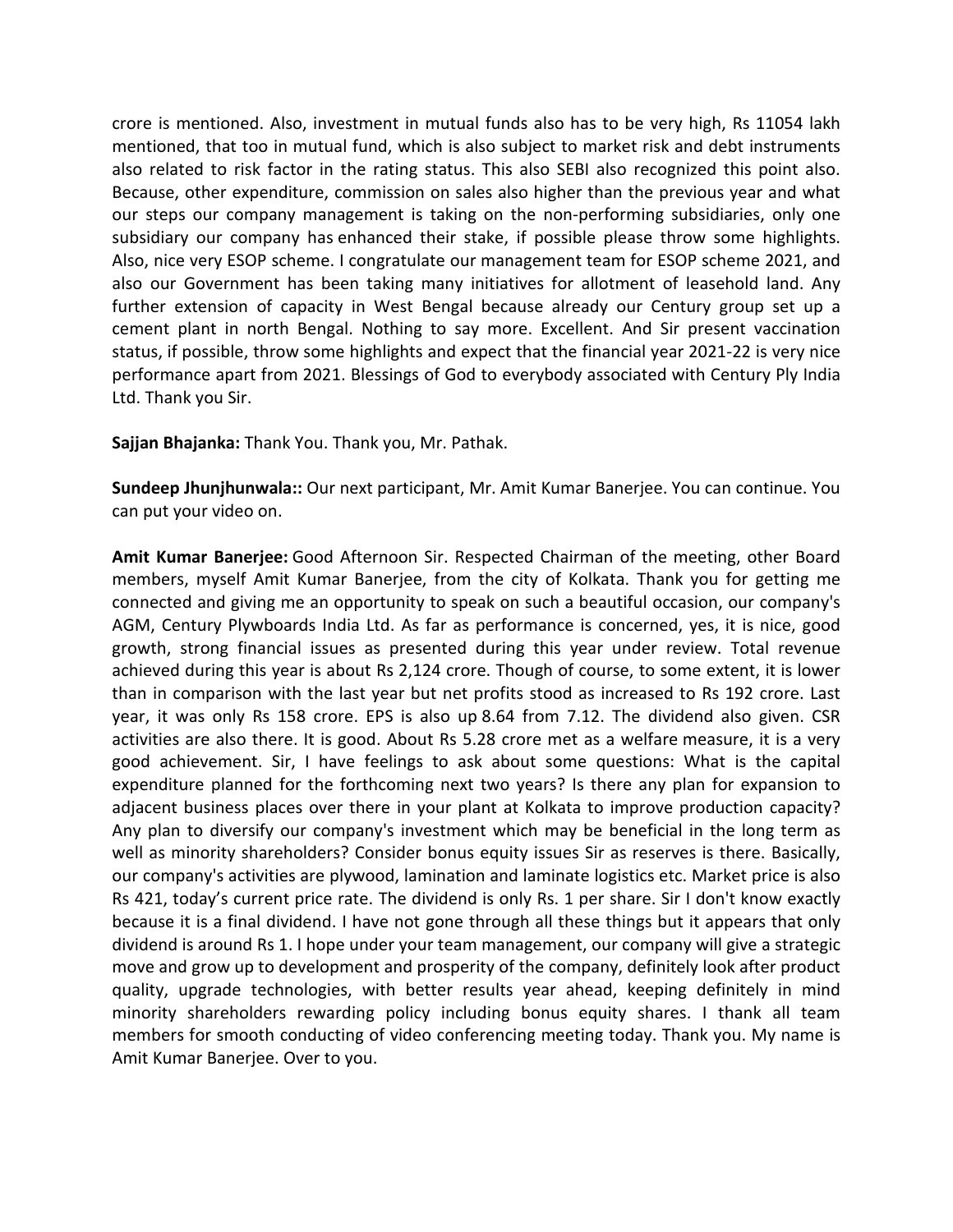**Sajjan Bhajanka:** Thank You. Thank you Mr. Amit Kumar Banerjee. Thank You very much for your appreciation. So, I think there are no more speakers left today. So let me try to respond to your queries and suggestions. Mr. Yusuf Yunus was inquiring how many units we have. So, we have in total 10 units, 7 in the country and 3 abroad. Sorry, 4 abroad. The Gabon unit has also started. So, we have in Myanmar, Laos, Gabon and in Singapore. And you appreciated the company's working. We are thankful to you and your appreciation is our real strength. We work for that. Mr. Abhijeet Panda, as he works in Railways, he suggested that we should manufacture laminates for Railways. This is a very good suggestion. We are making laminates for multiple purposes and we are coming up with some new products in laminates. So, we shall definitely try to incorporate and to enhance more items of production. He has some personal suggestion for hemophilia. So, you please ask your Hemophilia Society of Kolkata to contact us. If possible, we will include them under our CSR. Mr. Abhijeet Panda as well as a few more shareholders were curious about women employees. So, definitely we feel and we want more and more women employees but we have some limitations because you know, as per the Indian Labor Code, women employees are not allowed to work in the night shifts and all factories are working 24 hours. So that is our limiting factor despite of our best willingness, we are not able to employ more labor women employees. In spite of that, we have 369 women employees in the company and mostly are in the white-collar jobs in the head office, branches offices, in accounts at different places and very few are there at the factory also. They were initially there but after the night restriction, now we are providing them only daytime duty. So, Mr. Kundu, yes, is a good friend and always is appreciative of the company's performance. So, we thank him very much. Then Mr. Santosh Kumar Saraf, I am really proud that he has been very religiously attending all the meetings from last so many years and always, he is very constructive, gives some very good suggestions and so we thank him very much and all his suggestions that we should avoid single use plastic. Generally, we give emphasis and we do not allow single use plastic to be used by company or company's employee at the premises. Rainwater harvesting, yes, wherever it is possible we are doing it. Particularly in our Punjab factory which in a little rain deficit area and particularly the water level is low, there we are giving more emphasis on rain harvesting and vaccines mostly it is now being done by the Government and in our plants and the vicinity of our plants, there are sufficient camps that have been organized but in spite of that, we are organizing vaccination camp for company from some private agencies at the headquarters and other places and to my knowledge, most of our people have been vaccinated. Mr. Asit Kumar Pathak, about the mutual funds it is not in the equity. In the liquid funds we are investing money whenever we have some surplus, because as per the bank's policy we do not get any interest in savings account. We cannot keep our money and in short term FDs, again the interest rate is very less. So, the only option of temporary surplus is to put them in liquid fund. So, time to time we invest in liquid funds and whenever we have any payment, we need money, we liquidate that. And as far as the capacity is concerned, we are taking up various means, measures to enhance our capacity. The first thing that we are doing, we are identifying the scope in our existing plants. So, we want to do the perfect balancing. Say, wherever we have excess capacity by putting some more equipment in deficit area, we balance it. I am proud to inform you that during the last year, we have enhanced our in-house capacity by more than 15%. So, now in our plants, we are regularly manufacturing around 50 lacs square meters. And we are planning to put up new plywood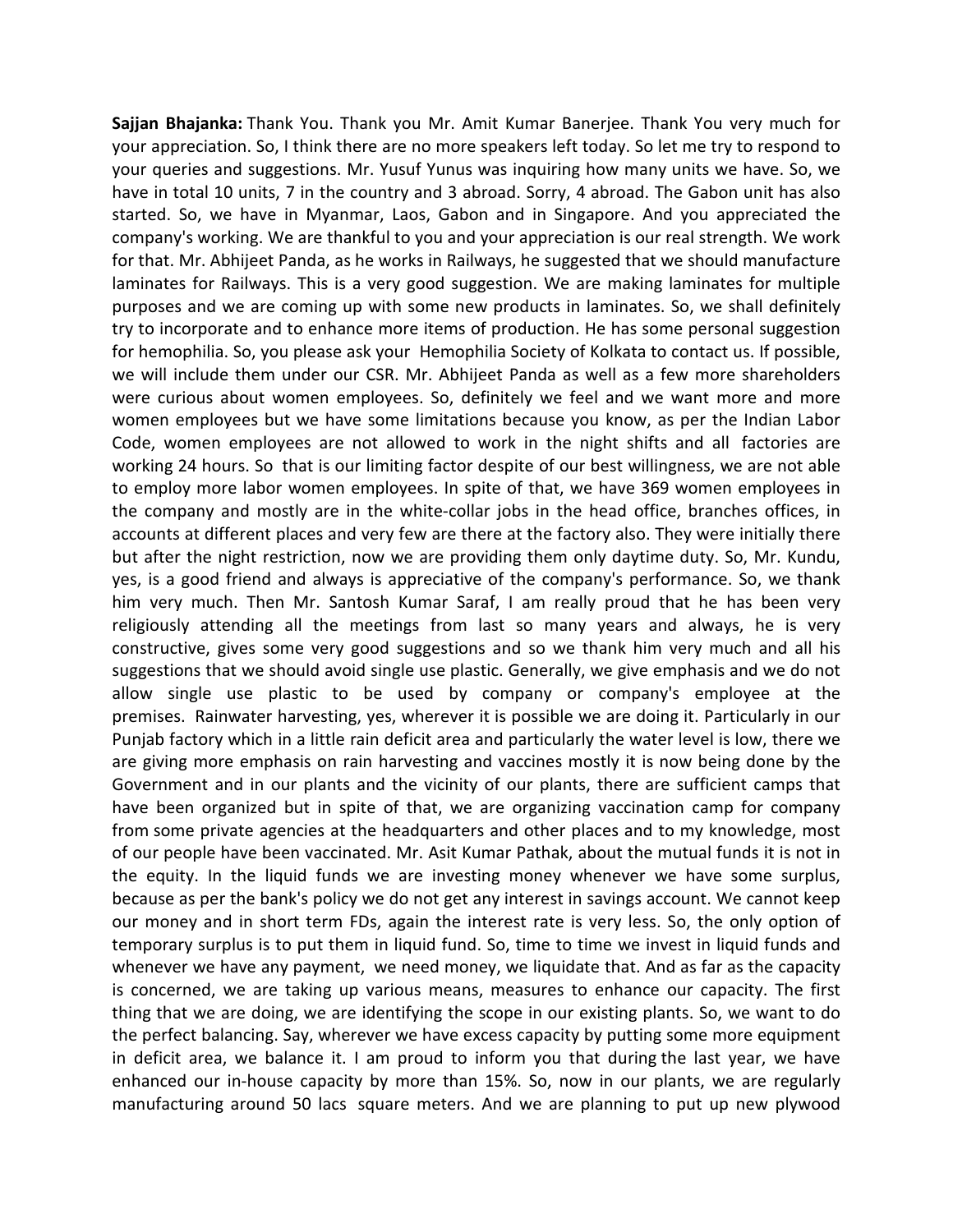capacity at Punjab, which I already explained in my Chairman's speech and MDF capacity, we are expanding in Punjab and I am proud to inform you, recently we had a very good visit to the Chief Minister of Andhra Pradesh and we are identifying some area but he has suggested some other area also. So, we are working on that and either of the areas, we shall choose and we shall go ahead with that. So, there are plenty of plantation timber available in Andhra. So, capitalizing on that, we shall put up an MDF plant. May be, it will take 18 months to come to production. That will be a big step. And then, we are also exploring various possibilities even in Tamil Nādu, there, a big industrial hub is coming up. More particularly, the furniture hub. The Government of Tamil Nadu is inviting us to go there. So, we are negotiating with them and trying to explore the possibilities. So, Mr. Amit Kumar Banerjee, again he was also curious about the new projects. So, I have already explained and again the productivity we have enhanced in our existing units about which I have explained and all the technical things, about new techs, and other things, we are trying to utilize maximum in our company. So, the salesforce automation that is a drive we have undertaken. Then, we have appointed one of the leading international firm Boston consultancy Group (BCG) to help us in augmenting our capacity, in augmenting our efficiency, in augmenting our efficacy. So, first they helped us with our MDF project and now we have employed them for laminate and for various other things in the company. And, wherever possible we are doing. We are already on SAP for last so many years, almost last 12 years we are working on the very robust and renowned software, accounting software, SAP, and in between, we went for SAP HANA and now we are going even for the advance version of SAP, HANA S/4. So, this will give a lot of automation to our processes and it will avoid duplicacy of entering data, or duplicacy of generating various reports.

So, presently, one query was about export initiatives. So, India is a net importer of plywood and we are fetching good price in our country on the strength of our brand value. So, in plywood sector, we are not exporting at the moment. Our all the sales are within the country. But, here also, we are trying to take some trial orders and laminate yes, almost one third of our production we are exporting to many countries in the world. So, that we shall try to enhance. You know, there was one query on commission of sales. So, you know there are various Directors, and various people looking after various activities in the company and by not enhancing salary too much, we are trying to compensate this by incentives to the people who are responsible. So, I am very much thankful for our Remuneration Committee for approving the proposals and I am sure all the shareholders would also approved.

So, I think I have covered all the points. So, now it is time to inform you that the result of, the voting has been done at NSDL platform and it will be available for another 15 minutes after conclusion of this AGM. Members who have not cast their vote yet are requested to do so. Shri Rajkumar Banthia, Partner Ms MKB & Associates, a company secretary in practice has been appointed as scrutinizer to scrutinize the voting at the AGM and the remote e-voting process. We expect to declare the combined results of remote e-voting and e-voting at the meeting by 6 pm tomorrow, i.e., 9th September 2021 and, in any case, not later than two working days from the date of this AGM. The results will be displayed on the company's website and also at its registered office. The same would also be communicated to NSE, BSE and NSDL. I now, on behalf of all the Directors of Century Plyboards India Ltd., thank you all and declare the 40th